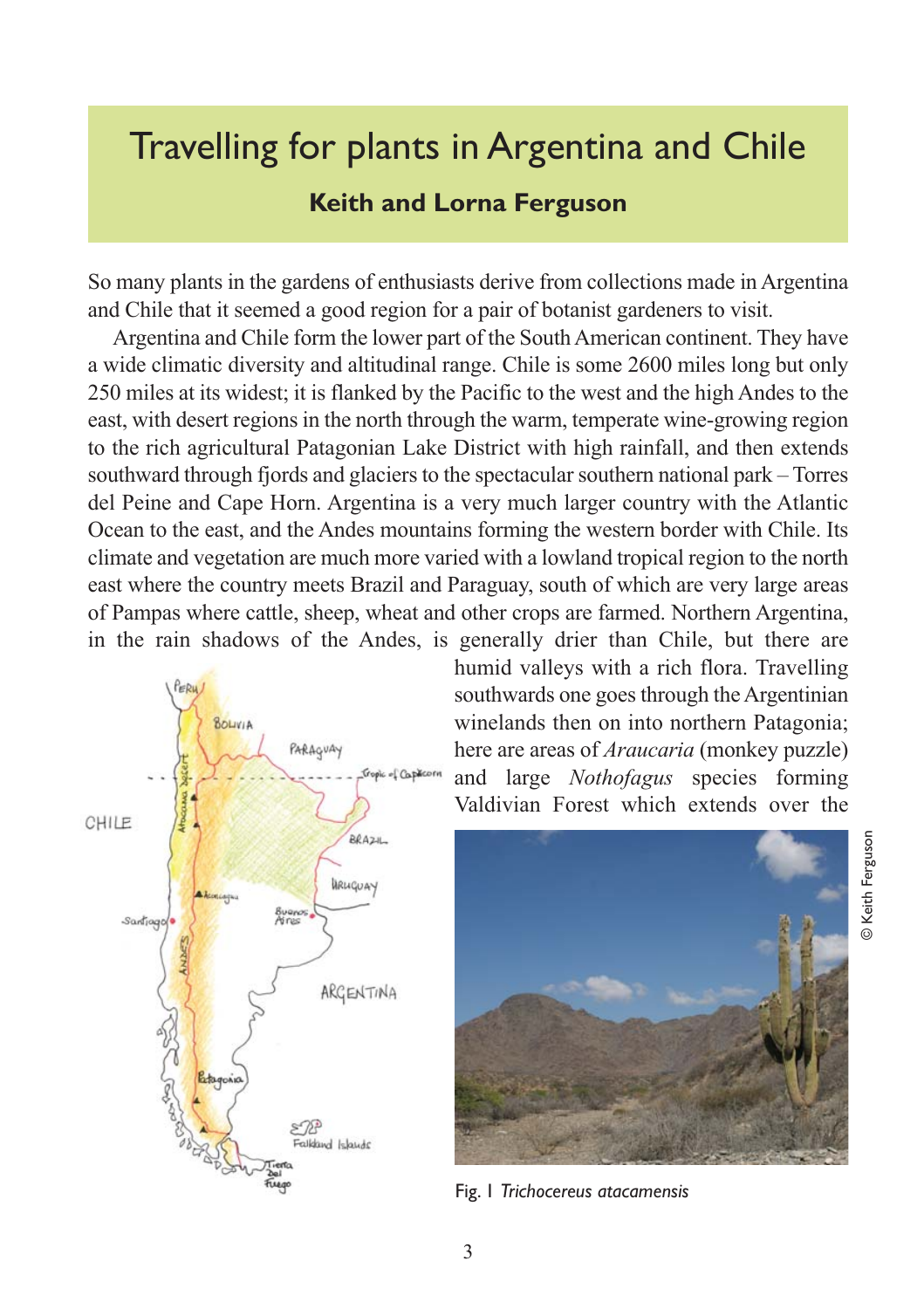© Keith Ferguson © Keith Ferguson



Fig. 2 *Loasa tricolor*





Fig. 3 *Nicotiana glauca*





border and into Chile. Northern Argentinian Patagonia and the Lake District of Chile are the source of many of the South American plants that are hardy in our gardens in Britain. As one travels south, *Araucaria* gives way to *Austrocedrus*, *Fitzroya*, species of *Nothofagus* and a host of smaller trees and shrubs including *Buddleja globosa* and *Fabiana* species, until sub-arctic Tierra del Fuego is reached.

We travelled first to northwest Argentina, to the provinces of Jujuy and Salta, an arid area where what moisture there is is generally confined to the valley bottoms where crops are cultivated. Here, near where the Tropic of Capricorn crosses the road to the Bolivian border, we saw crates of beetroot being loaded on to lorries. The dominant vegetation is spiny leguminous shrubs interspersed with giant columnar cacti (*Trichocereus atacamensis* (fig. 1) and *T. tarijensis*). There are many smaller species of cactus amongst the rocks and, in slightly less arid microhabitats, there are plants we know well such as *Verbena peruviana* with rich red flowers. Here too are species of *Loasa* (fig. 2) *,* a family confined to South America and a plant not to be trifled with, for, despite its curious pretty flowers, it has stinging hairs which can be an extreme irritant. *Loasa* species are offered in specialist seed exchanges and can be grown as half hardy annuals. Somewhat surprising was a white-flowered clematis (*C. campestris* ) climbing over the rocks and spiny shrubs. This region is the home of *Nicotiana glauca* (fig. 3), which can be grown in conservatories, and is now widely naturalised in the USA and Mediterranean region. On the passes towards Chile, *Rhodophiala* species can be seen, Fig. 4 *Cestrum parqui* pushing up through stony ground, and the first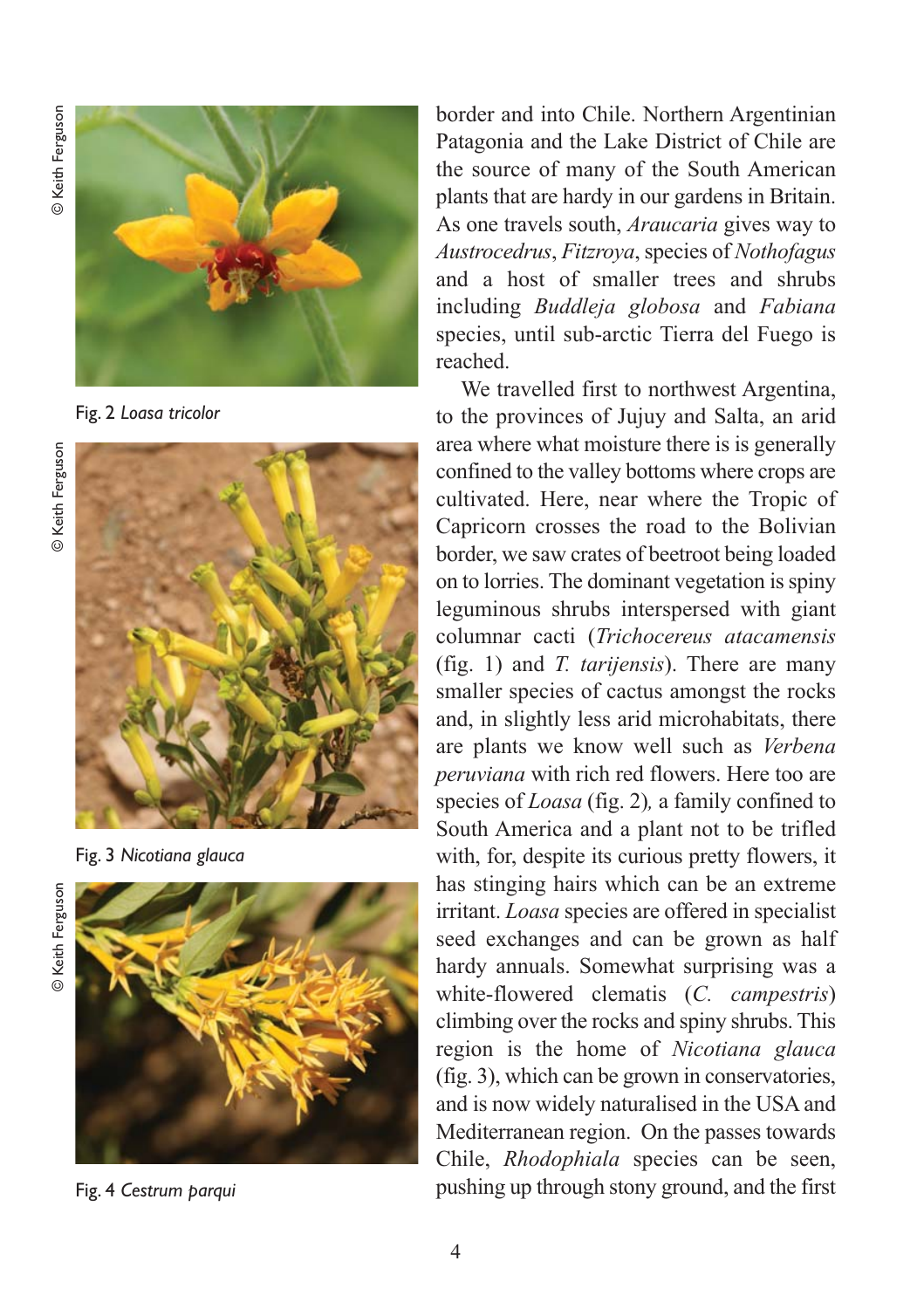**Example Keith Ferguson** © Keith Ferguson

*Calceolaria* occur near springs on the mountainside. At 3000m, great mounds of one of the high-mountain *Apiaceae*, *Bolax gummifer*, cover the rocks; it is a close relative of *Azorella trifurcata*, which we later found further south. At about 3350m one emerges

on to a huge salt plain with much succulent vegetation at its edges, providing good grazing for herds of llamas and the less tame vicuna.

In the moist valleys which catch the afternoon mist running up from the foothills into the alto plano are a number of plants we know, including a rich-orange-flowered *Cestrum parqui* (fig. 4), which closely resembles the form offered by UK nurserymen as 'Orange Essence'. We drove along a road lined with *Iochroma australe*, its purple, flared, trumpet-like flowers hanging from shrubs up to 2m high, and sheets of a delightful *Rhodophiala* with long white tubular flowers. A striking *Bomarea* with very large white-blushed-pink flowers was one of the highlights. Here grew one of the few species of *Passiflora* found in the region, and the low-growing yellow-flowered shrub *Heimia salicifolia* (fig. 5) (in the Loosestrife family), looking like a small-flowered *Hypericum* (hardy in a sheltered spot, it provides autumn interest in our Gloucestershire garden). Higher in the mountains, to both north and west, are the highest-growing woody plants in the world, in the genus *Polylepis* in the Rose Family. *P. australis* (fig. 6) is the only one of some 14 species in South America that is in wide cultivation in the UK, its tan peeling bark a pleasing sight in spring; it is totally hardy for us and has made a 2m tree in 8 years. Here *Begonia boliviensis* (fig. 7) reaches its southern limit in Argentina; it has been used as one of the parents in the currently popular range of patio-pot 'Million Kisses' begonias, but the straight species itself, with its rich Fig. 7 *Begonia boliviensis*



Fig. 5 *Heimia salicifolia*



Fig. 6 *Polylepis australis*

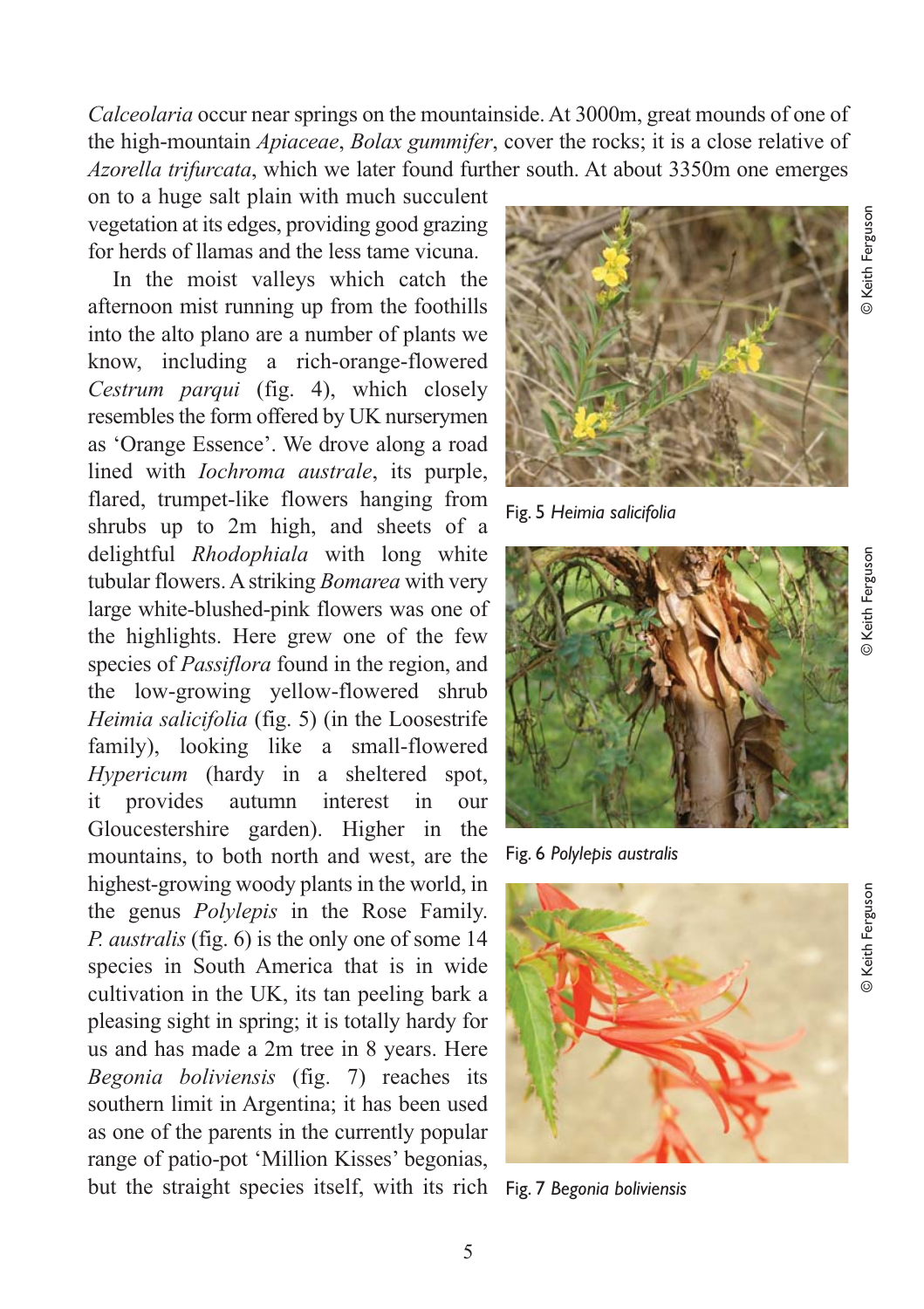orange flowers, is desirable. Fragrant *Verbena platensis* with long white tubular flowers, only recently widely available, is delightful on a warm summer evening and well worth a place which can be kept frost-free. Bromeliads and orchids festoon the trees, and among the surprise plants were a 2m *Eryngium pandanifolium* and a giant *Araceae*



Fig. 8 *Rhodophiala andina*



Fig. 9 *Grindelia chiloensis*, thriving in Glos.

which turned out to be the very local endemic *Gorgonidium vermicidum.*

Into the foothills of the Andes, close to the base of Aconcagua (at 6962m the highest mountain outside the Himalayas), we found sheets of *Tropaeolum polyphyllum* growing on loose scree and covering the disused mine railway track. Another striking plant was *Argylia uspallatensis* in the Catalpa family (*Bignoniaceae*), with yellow flowers blotched purplish brown – unusual to see a member of a family that we usually think of as being large trees growing as a ground creeper. The greenhouse annual *Schizanthus hookeri* made a splendid show with its deep mauve-blue flowers on the loose scree. Pushing through the stony soil were dozens of *Rhodophiala andina* (fig. 8) with pretty deep-red tubular flowers. Some hillsides were clothed in golden-flowered *Grindelia chiloensis* (fig. 9).

Entering Patagonia proper and going south across the Andes into Chile, we began to find

more and more genera and species familiar to us from British gardens. The dominant tree was *Araucaria araucana* (fig. 10), making a splendid foreground for the many spectacular snow-covered, coneshaped volcanoes that are a feature of the region. Many of the herbaceous plants extend from northern Patagonia to Tierra del Fuego. A big surprise was to find in abundance in moist areas *Primula magellanica* (fig. 11)*,* the only *Primula* in South America. At the



Fig. 10 Monkey puzzle trees, *Araucaria araucana*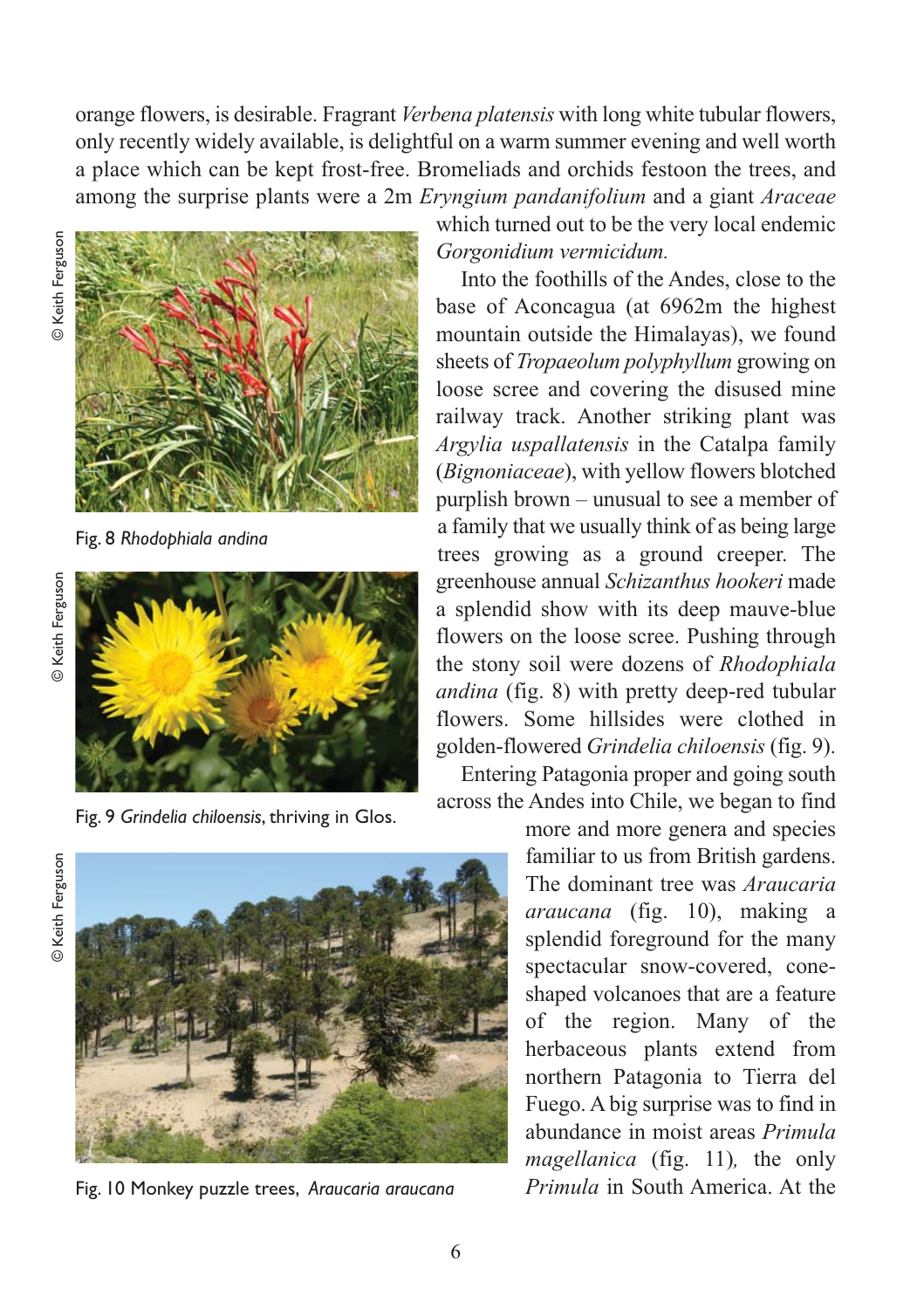comparatively high altitude of 1600m we found sheets of the charming little *Caltha sagittata*, one of the first plants to flower after the snow melts. A spectacular white-flowered *Calandrina* (fig. 12) (a form of *C. affinis* ) carpeted bare ground, with huge stands of vivid red *Mimulus cupreus* (fig. 13) and *Olsynium*  (*Sisyrinchium* ) *junceum*, and on moist sandy soil were areas dense with *Oxalis adenophylla.*Another spectacular find was the rosulate violet *V. columnaris* (fig. 14). As so often when plant hunting, we saw it frequently once we knew the habitat it liked: it was on patches of very fine, well-drained gravel amongst huge boulders. Above on the hillside was *Colletia hystrix* and the strange solanaceous *Jaborosa kurtzii*. From here southwards we saw *Ribes* species and many different *Berberis* .

Following a valley from Junin de los Andes westward towards the Chilean border, we found unspoiled mature Valdivian Forest resulting from the rainfall carrying over lower mountains. The dominant species of tree included huge monkey puzzles and two species of *Nothofagus* (southern beech), *N. dombeyi* (fig. 15) and *N. alpina*, 20–30m tall, with a fascinating under-storey of huge bamboo, *Chusquea cunninghamii* , *Berberis darwinii* , *Azara lanceolata, Gaultheria mucronata* and many other less familiar species including *Discaria trinervis* (*Rhamnaceae*) smothered in small white tubular flowers, and *Ovidia andina* (*Thymelaceae*) with terminal clusters of white tubular flowers closely resembling its near relative, *Daphne* .

In more open areas of the valley were a host of herbaceous plants, most notably the lovely *Rhodophiala mendocina* (fig. 16) with Fig. 14 *V. columnaris*



Fig. 11 *Primula magellanica*



Fig. 12 *Calandrina*



Fig. 13 *Mimulus cupreus*

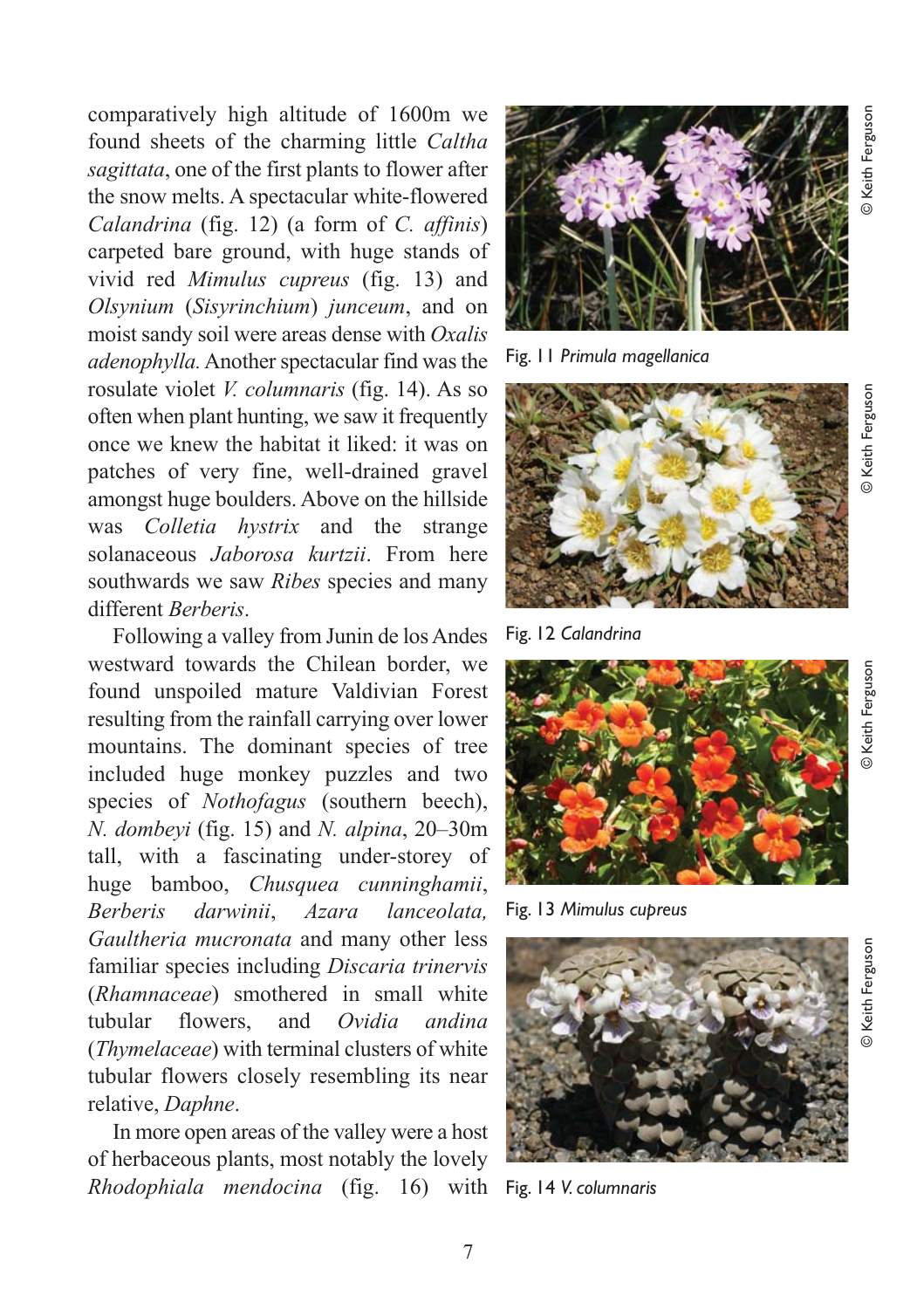

Fig. 15 Southern beech, *Nothofagus dombeyi*



Fig. 16 *Rhodophiala mendocina*



Fig. 17 *Chloraea magellanica*

creamy-yellow petals with deep-crimson marks at the base. The frequent *Lathyrus magellanicus, Calceolaria* species, sheets of *Anemone multifida* and, most astonishingly, *Armeria maritima*, a variant so far from the sea with tall flowering stems and very pale, almost white flowers, differing markedly from our British native coastal form. Two of the lovely ground orchids, *Chloraea alpina* with yellow flowers, and the white and orange-brown *Chloraea magellanica* (fig. 17), were abundant here and through much of Patagonia. Also widespread was the rather lovely leguminous *Adesmia boronioides* with sticky glandular yellow inflorescences**;** it is one of some 50 species in the genus *Adesmia* which is confined to southern South America, and all of them are easily recognised by a very characteristic upright or even slightly reflexed upper petal (standard). We were also delighted to find sheets of another rosulate

> violet, *Viola dasyphylla*, which we later saw at high altitude.

> On moist, steep rock faces grew the striking red tubular-flowered *Ourisia poeppigii* and with it *Mimulus luteus*, tiny *Calceolaria tenella* and *Nertera* sp., the bead plant. This association we found again in similar situations in the Lake District of Chile.

> Access to the high-alpine plants of the southern Andes seemed to us easier from Argentina and, having visited the high mountain above Caviahue by car, we drove 120 miles south to San Martin de los Andes, where we set off on foot to scale Cerro Chapelco. The lower slopes were of southern beech draped in lichen, but beneath was, for us, an exciting shrubby layer of *Berberis valdiviana*, a handsome species we grow at home. On reaching the scree slopes, we found a feast of plants that are a challenge to alpine growers to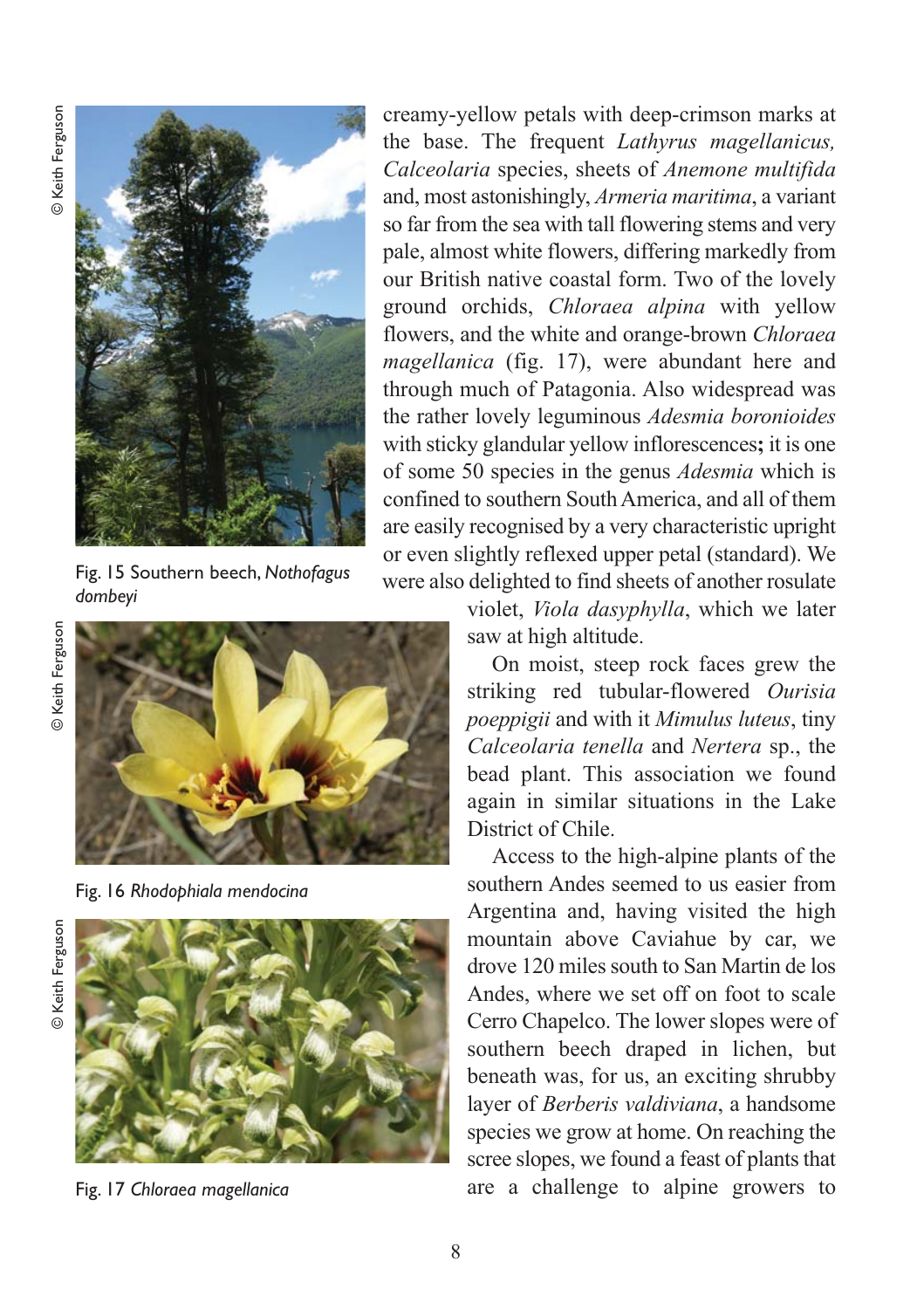**D** Keith Ferguson © Keith Ferguson

cultivate; they included *Tristagma nivale*, *T. patagonica*, *Sanicula graveolens*, *Gaultheria pumila*, *Viola dasyphylla*, and the remarkable and beautiful *Ranunculus verticillatus* (fig. 18) with large, white, water-lily-like flowers, a find that more than justified the climb.

As we moved south, *Araucaria* was replaced as the dominant conifer by *Austrocedrus chilensis.* Our next objective was to explore the region near the towns of Villa Angostura and Traful, where there were more plants we know and grow: *Eccremocarpus scaber* twining over the surrounding shrubs, lovely mounds of *Junellia* (*Verbenaceae*) with mauve tubular flowers, *Calceolaria* species, yellow *Viola reichei*, further species of *Adesmia* and the mounds of the Carrotfamily genera *Azorella* and *Mulinum*. We took the ski lift up at the resort of Cerro Bayo. The mountain was relatively poor in high alpines, but off the ski runs the slopes were covered with dwarf southern beech, *Nothofagus pumilio* scrub. Near the ski lift base a small stream was lined with small *Gunnera magellanica* and large *Gunnera tinctoria*, interspersed with *Mimulus luteus.*

The road to Bariloche, a big ski resort and tourist centre at 770m, was lined with the familiar yellow *Oenothera stricta* (fig. 19)*.* Nearer town and all along the adjoining lake we found a blaze of yellow – our European broom, *Cytisus scoparius*, which has invaded every available habitat and is spreading rapidly as a pernicious weed. We took the cable car and ski lift to 2388m El Catedral. Near the cablecar station we saw huge areas of fine, tall whiteflowered *Fabiana imbricata*. On the mountain top were further challenges for the grower of alpine plants: another charming rosulate violet,



Fig. 18 *Ranunculus verticillatus*



Fig. 19 *Oenothera stricta*



Fig. 20 *Sophora macrocarpa*

*V. sacculus*; a remarkable cushion-forming yellow *Oxalis, O. erythrorhiza*; the now familiar pink *O. adenophylla*; a pinkish-white *Ourisia fragrans* and sheets of yellowflowered *Oreopolus glacialis* (*Rubiaceae*). Species of the strange *Asteraceae* genus, *Nassauvia*, proved taxonomically very difficult.

Bariloche is a traditional crossing point into the Lake District of Chile, so a convenient place to move on to our Chilean experiences. The inland roadsides in this region of Chile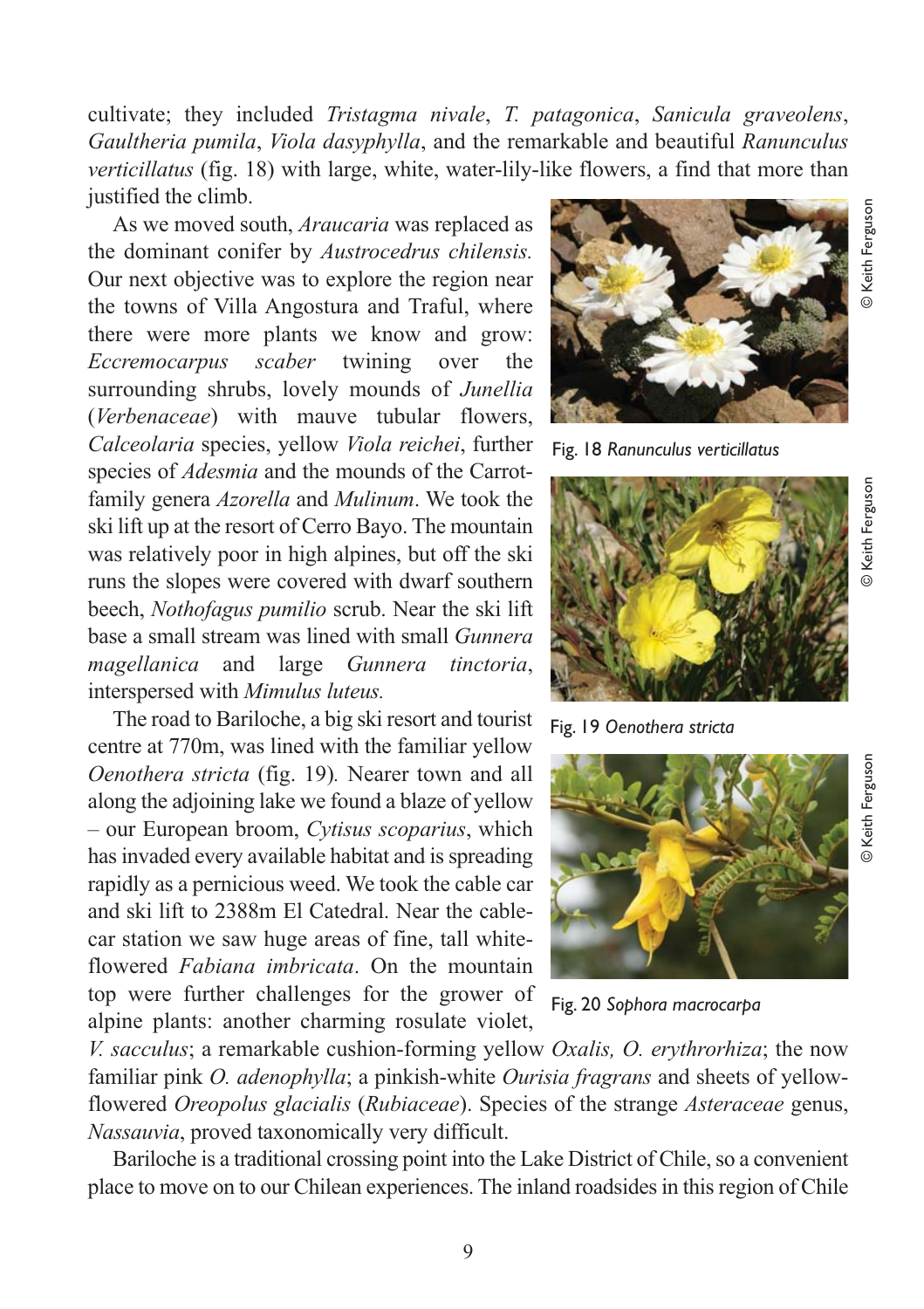are lined in spring (November) with *Embothrium coccineum*, which occurs in a wide range of shades of orange to deep red, along with *Fuchsia magellanica*, *Buddleja globosa*, *Abutilon vitifolium, Lomatia hirsuta* and *Escallonia*. In moist ditches by the roadside grew huge clumps of *Gunnera tinctoria, Blechnum chilense*, and *Coriaria*



Fig. 21 *Weinmannia trichosperma*



Fig. 22 *Crinodendron hookerianum*, at home.

© Keith Ferguson© Keith Ferguson



Fig. 23 *Fragaria chiloense*

*ruscifolia* with long arching stems*.* Further south on the eastern shores of Lake Llanquihue, *Sophora macrocarpa* (fig. 20), very similar to the New Zealand *S. microphylla*, emphasised the floristic similarities between the two regions. The road goes through an old lava flow, now colonised with vegetation, and here we found many shrubs about 1.5m high of *Weinmannia trichosperma* (fig. 21).

One of our great delights was the discovery of large *Crinodendron hookerianum* trees (fig. 22) growing by the unmade road into Parque Alerce, where we had our first sight of good specimens of *Fitzroya*. The road to the ski resort at Antillanca is lined with clumps of *Chusquea,* the giant fern *Lophosoria quadripinnata, Azara lanceolata*, *Baccharis*sp., *Berberis darwinii* and *Ribes magellanica*. Under the southern beech were the shoots, not yet in flower, of *Alstroemeria aurea* and *Desfontainia spinosa.* In an early season, the first of the *Mutisias* can be found scrambling through shrubs and over rocks and sprawling down scree slopes. An ascent of Volcan Osorno by car offers magnificent views in clear weather, but on both occasions we have visited the region in early December and the volcano has been hidden by cloud, mist and rain.

In the coastal mountains and on the coast itself we found many plants familiar to gardeners in the British Isles. The climb from the town of Angol to the Parque Nahuel was very rewarding, with big trees of *Drimys winteri* covered in flowers, *Fragaria chiloensis*(fig. 23), a parent of our culinary strawberry, shrubby *Calceolaria dentata* and herbaceous *C. biflora*,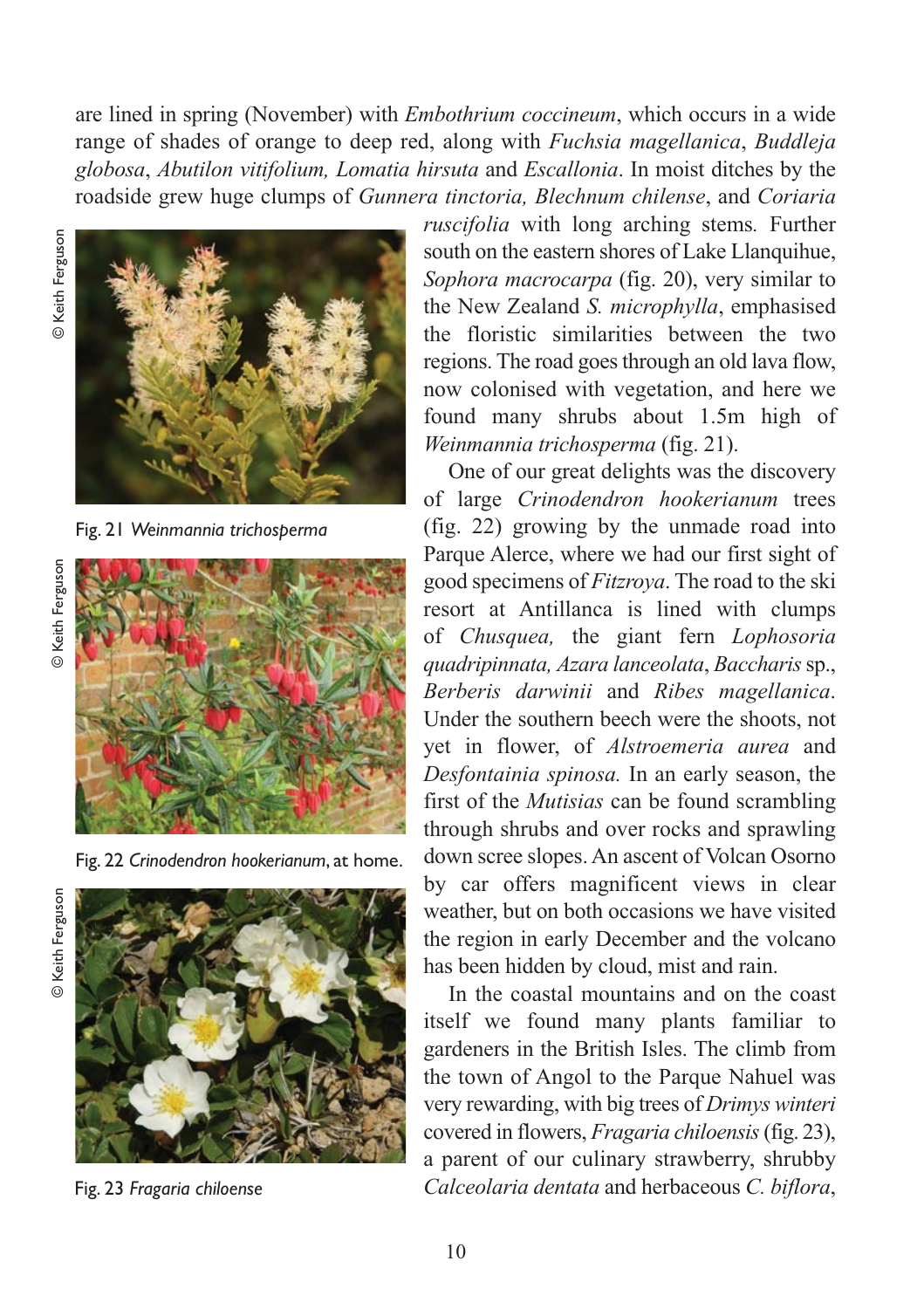Keith Ferguson

© Keith Ferguson

**D** Keith Ferguson © Keith Ferguson

*Lathyrus subandinus*, *Gaultheria myrtilloides*, *Puya coerulea*, *Rhaphithamus spinosus* and a charming pale-mauve dwarf *Verbena*. Perhaps most striking was a large redflowered *Rhodophiala advena* (fig. 24) dotted about in open spaces between the trees and shrubs. In the Parque proper are fine stands of monkey puzzle and southern beech

with a host of small and colourful herbaceous plants, including *Luzuriaga radicans* clinging to trees trunks in moist shaded places, and a splendid mistletoe, *Tristerix tetrandrus* (fig. 25), with long red tubular flowers that at first glance could be mistaken for a climbing honeysuckle.

Near the coast north of Concepcion we found the edges of the *Eucalyptus* plantations covered with a vivid-pink *Bomarea salsilla*. Leaving the forestry plantations behind we were delighted to see huge stands of *Lobelia tupa* (fig. 26) and on the grassy roadside *Geum magellanicum* and *Herbertia lahue*. On the coast there was a very rich flora including a delightful, very striking, pink, heavily marked *Alstroemeria pelegrina* (cover)*, Margyricarpus pinnatus* creeping over the rocks, and abundant *Calceolaria dentata* with *Eupatorium salvia* and *Puya venusta* on the cliffs*.* Many more exciting plants were to be seen: many members of the Myrtle family, with the naming of which we never got to grips; a most notable mauve- and pink-flowered *Anemone hepaticifolia* in moist places; again great fronds of tree-fern-like *Lophosoria quadripinnata*; the pink-flowered *Elytropus chilensis* and the extraordinary blue pitcher-like flowers of *Latua pubiflora* in the Potato family.

We made our way to Puerto Montt for the flight over glaciers and ice fields to Puntas Arenas in southernmost Chile to visit the famous national park, Torres del Peine (fig. 27). The 2800m granite spires – The Towers – with 700m vertical rock faces rising from relatively low surroundings, are an impressive sight. We saw guanacos, the third camelid seen on these trips, grazing quietly on open areas, rheas



Fig. 24 *Rhodophiala advena*



Fig. 25 *Tristerix tetrandrus*



Fig. 26 *Lobelia tupa*